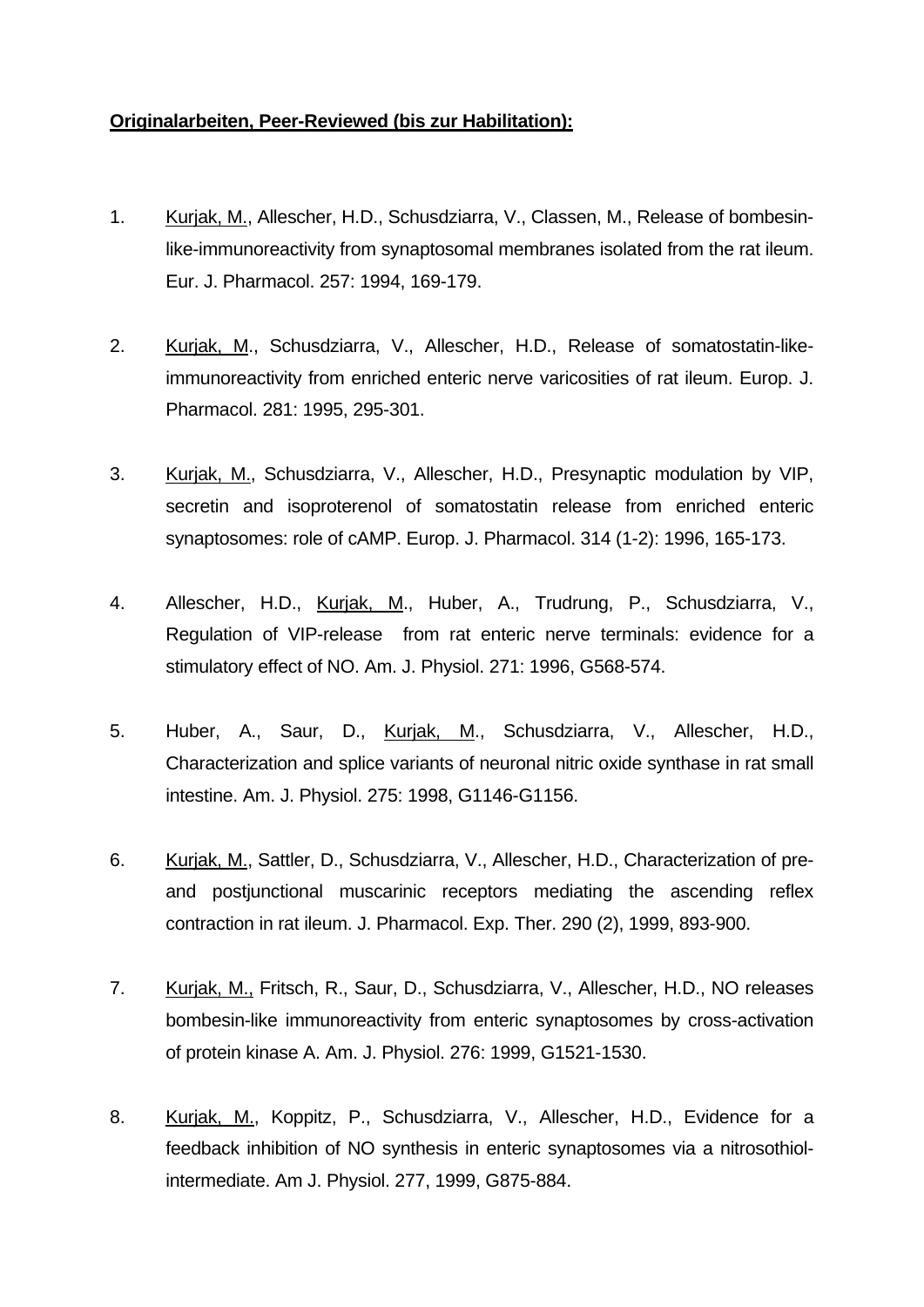## **Originalarbeiten, Peer-Reviewed (ab Habilitation):**

- 9. Kurjak, M., Fritsch, R., Saur, D., Schusdziarra, V., Allescher, H.D., Functional coupling between nitric oxide synthesis and VIP release within enteric nerve terminals of the rat: Involvement of protein kinase G and phosphodiesterase V. J. Physiol. 534.3, 2001, 827-836.
- 10. Allescher, H.D., Storr, M., Gonzales-Donoso, R., Ott, R., Born, P., Frimberger, E., Weigert, N., Stier, A., Kurjak, M., Rösch, T., Classen, M., Treatment of Achalasia: Botulinum Toxin Injection vs. Pneumatic Balloon Dilatation. A prospective Study with long-term follow-up. Endoscopy 2001, 33(12):1007-1017.
- 11. Storr, M., Fölmer, R., Kurjak, M., Schusdziarra, V., Allescher, H.D., Okadaic acid inhibits relaxant neural transmission in rat gastric fundus in vitro. Acta Physiol. Scand. 175, 2002, 29-36.
- 12. Storr, M., Koppitz, P., Sibaev, A., Saur, D., Kurjak, M., Franck, H., Schusdziarra, V., Allescher, H.D., Melatonin reduces non-adrenergic, non-cholinergic relaxant neurotransmission by inhibition of nitric oxide synthase activity in the gastrointestinal tract of rodents in vitro. J. Pineal Res. 33 (2), 2002, 101-108.
- 13. Lippl, F., Weiss, W., Hannig, C., Allescher, H.D., Classen, M., Kurjak, M., Superior mesenteric artery syndrome - diagnosis and treatment from the gastroenterologists view. J. Gastroenterology 37, 2002, 640-643.
- 14. Kurjak, M., Sennefelder, A., Aigner, M., Schusdziarra, V., Allescher, H.D., Characterizing voltage–dependent  $Ca^{2+}$ - channels coupled to VIP release and NO synthesis in enteric synaptosomes. Am. J. Physiol. 283, G1027-1034, 2002.
- 15. Fritsch, R., Saur, D., Kurjak, M., Oesterle, D., Schlossmann, J., Geiselhöringer, A., Hofmann, F., Allescher, H.D., InsP3R-associated cGMP kinase substate (IRAG) is essential for nitric oxide-induced inhibition of calcium signaling in human colonic smooth muscle, J. Biol. Chem. 2004, 279, 13, 12551-12559.